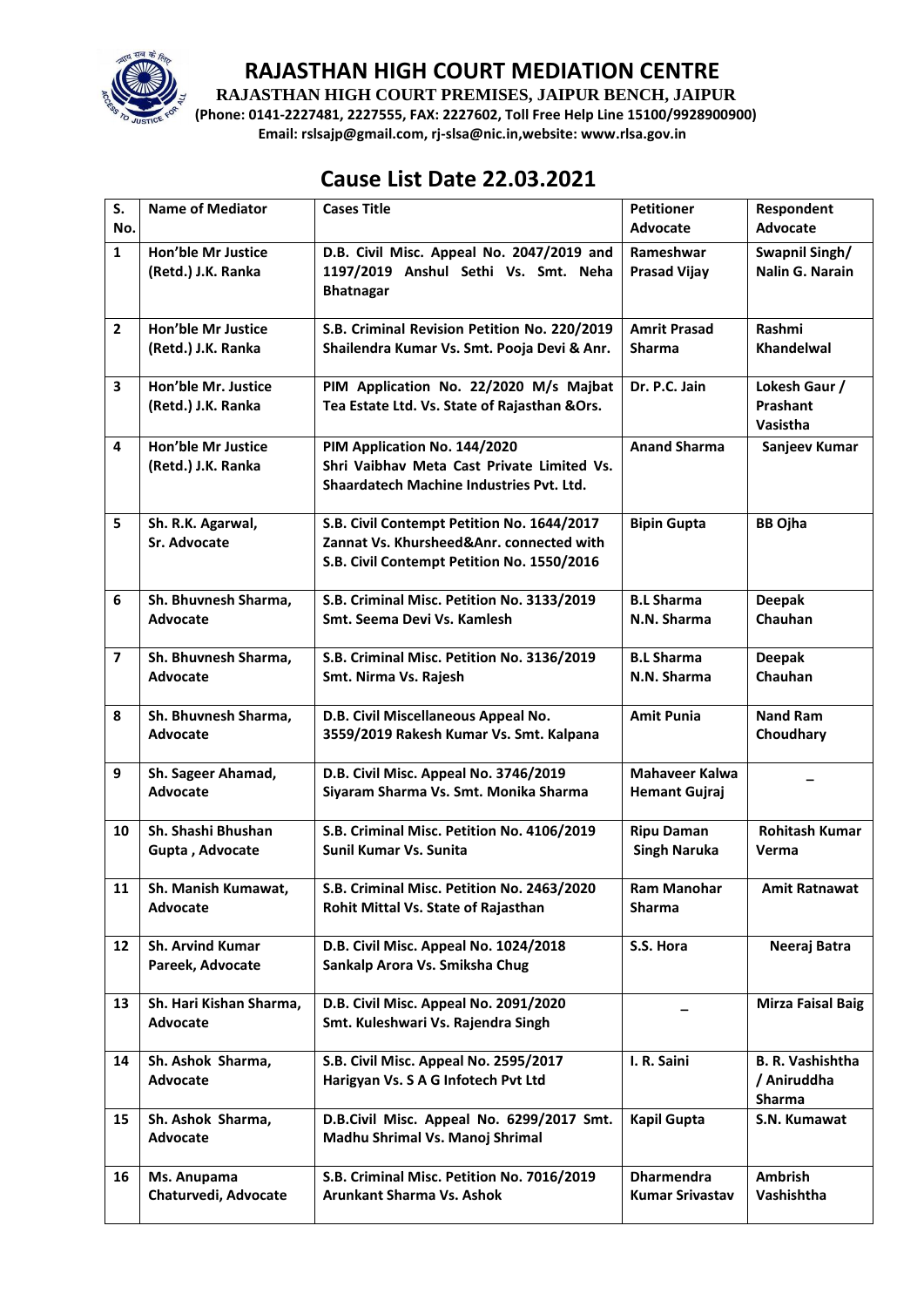

**RAJASTHAN HIGH COURT PREMISES, JAIPUR BENCH, JAIPUR**

**(Phone: 0141-2227481, 2227555, FAX: 2227602, Toll Free Help Line 15100/9928900900) Email: rslsajp@gmail.com, rj-slsa@nic.in,website: www.rlsa.gov.in**

| 17 | Sh. Rajendra Singh<br>Shekhawat, Advocate | S.B. Civil Misc. Transfer Application No.<br>57/2020 Smt. Mushrat Bano Vs. Asrar<br>Ahmed                                                                        | <b>Mirza Sharaft</b><br><b>Beg</b>     | Mohammad<br>Aslam                           |
|----|-------------------------------------------|------------------------------------------------------------------------------------------------------------------------------------------------------------------|----------------------------------------|---------------------------------------------|
| 18 | Sh. Raj Kumar Yadav,<br>Advocate          | D.B. Civil Misc. Appeal No. 6478/2019<br>Omwati Vs. Mukesh Kumar Kushwah                                                                                         | Rajneesh Gupta                         | Devendra Kumar<br>Chauhan                   |
| 19 | Sh. Pankaj Gupta,<br>Advocate             | D.B. Civil Misc. Appeal No. 4865/2019<br>Kamlesh Mehra Vs. Smt. Rajesh Bai                                                                                       | <b>Shree Ram</b><br><b>Dhakar</b>      | Subodh Kumar<br><b>Sharma</b>               |
| 20 | Sh. S.P. Mathur,<br>Advocate              | S.B. Civil Transfer Application No. 63/2020<br>Smt. Rashida Vs. Mohammad Shakeel<br><b>Chauhan connected with S.B. Civil Transfer</b><br>Application No. 46/2020 | Satyam<br>Khandelwal                   | <b>Tapeshwar Pal</b><br><b>Singh Parmar</b> |
| 21 | Ms. Raj Sharma,<br>Advocate               | D.B. Civil Misc. Appeal No. 4685/2019 Smt.<br>Renu Tiwari @ Renu Gautam Vs. Ravi<br>Prakash Tiwari                                                               | <b>Arvind Kumar</b><br><b>Bhardwaj</b> | Ajay Sharma                                 |
| 22 |                                           | PIM Application No. 84/2020<br>Smt. Baljeet Kaur Vs. Shri Mirza Iktedar Baig                                                                                     | Himanshu<br><b>Sharma</b>              | Aatish Jain/<br><b>Nitish Jain</b>          |
| 23 |                                           | PIM Application No. 18/2021<br>Union Bank of India Vs. M/s Shree Nath<br>Enterprises & Anr.                                                                      | Pawan Kumar<br>Sharma                  |                                             |
| 24 |                                           | PIM Application No. 38/2021<br>Bank of India Vs. M/s Bajrang Catters                                                                                             | Ajay Shukla                            |                                             |
| 25 |                                           | PIM Application No. 29/2021<br>Bank of India Vs. M/s Chitranshi Enterprises                                                                                      | Ajay Shukla                            |                                             |
| 26 |                                           | PIM Application No. 27/2021<br>Bank of India Vs. M/s Sherya Associates                                                                                           | Ajay Shukla                            |                                             |
| 27 |                                           | PIM Application No. 24/2021<br>Bank of India Vs. M/s Polymade Doors.                                                                                             | Ajay Shukla                            |                                             |
| 28 |                                           | PIM Application No. 25/2021<br>Bank of India Vs. Aayush Décor.                                                                                                   | Ajay Shukla                            |                                             |
| 29 |                                           | PIM Application No. 26/2021<br>Bank of India Vs. M/s Rajasthan Sales<br>Corporation                                                                              | Ajay Shukla                            |                                             |
| 31 |                                           | PIM Application No. 35/2021<br>Bank of India Vs. Hazarilal Jat                                                                                                   | Ajay Shukla                            |                                             |
| 32 |                                           | PIM Application No. 36/2021<br>Bank of India Vs. M/s Khandelwal Food<br>Industry                                                                                 | Ajay Shukla                            |                                             |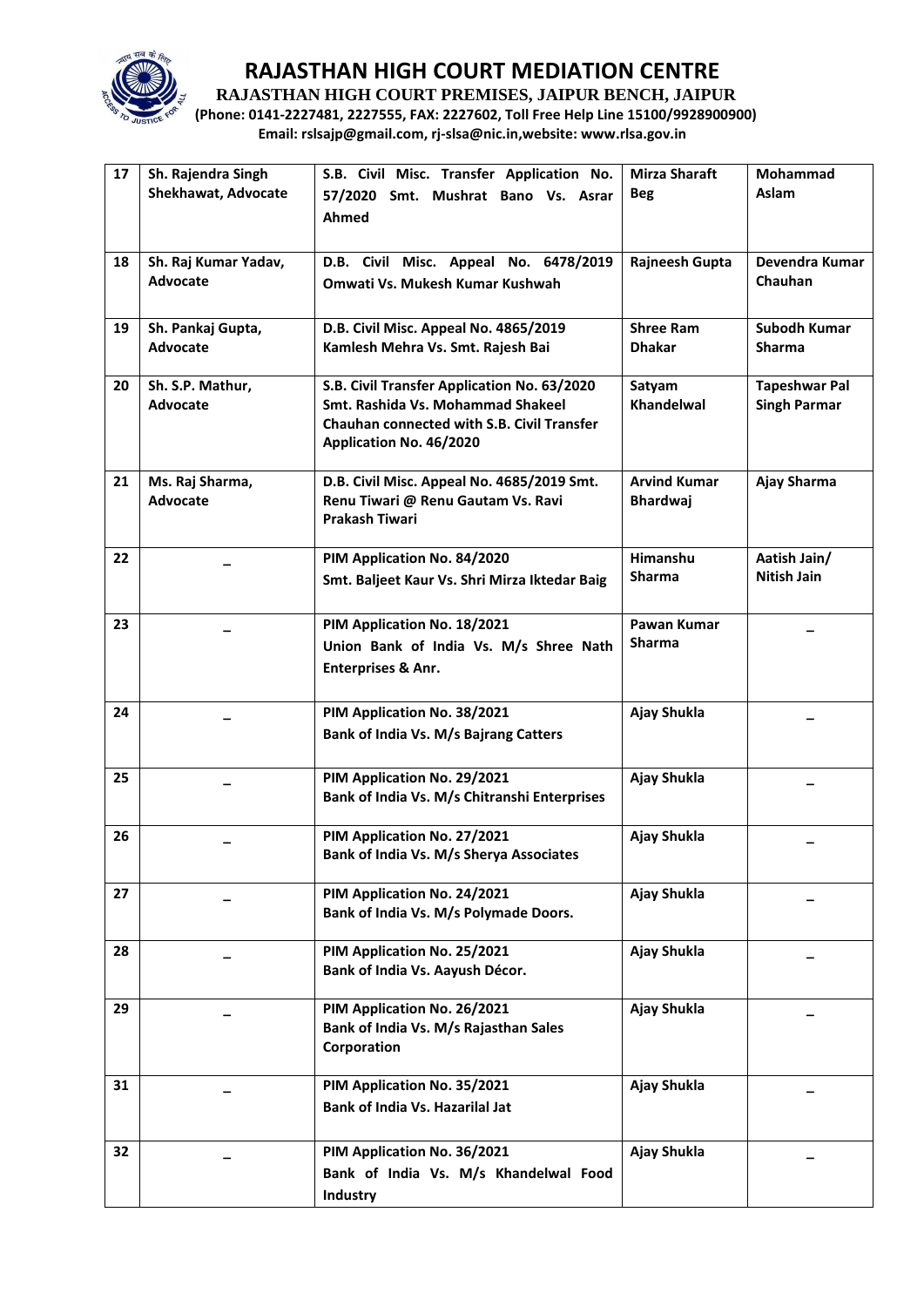

**RAJASTHAN HIGH COURT PREMISES, JAIPUR BENCH, JAIPUR**

**(Phone: 0141-2227481, 2227555, FAX: 2227602, Toll Free Help Line 15100/9928900900) Email: rslsajp@gmail.com, rj-slsa@nic.in,website: www.rlsa.gov.in**

| 33 | PIM Application No. 28/2021<br>Bank of India Vs. M/s Akansha Traders | Ajay Shukla           |  |
|----|----------------------------------------------------------------------|-----------------------|--|
|    |                                                                      |                       |  |
| 34 | PIM Application No. 04/2021                                          | <b>Nikhil Purohit</b> |  |
|    | M/s Aksh Optifibre Limited Vs. M/s                                   |                       |  |
|    | <b>Stacktronic Pedia Private Limited &amp; Anr.</b>                  |                       |  |
| 35 | PIM Application No. 37/2021                                          | <b>Alok Garg</b>      |  |
|    | Canara Bank Vs. M/s Hardcore Fitness Cuts                            |                       |  |
|    | and Curves                                                           |                       |  |
| 36 | PIM Application No. 44/2021                                          | <b>Manvendra</b>      |  |
|    | FedEx Express Transportation & Supply                                | Singh                 |  |
|    | Chain Services India Pvt. Ltd. Vs. Kapil                             |                       |  |
|    | Maheshwari                                                           |                       |  |
| 37 | PIM Application No. 50/2021                                          | Rajesh Kumar          |  |
|    | Raijada Industries Private Limited Vs. Soft                          | <b>Sharma</b>         |  |
|    | <b>Touch Fabric Private Limited &amp; Anr.</b>                       |                       |  |
| 38 | PIM Application No. 43/2021                                          | Shantanu              |  |
|    | <b>Moka Business Pvt. Ltd. Vs. Prime Comfort</b>                     | Kumawat               |  |
|    | <b>Products Pyt. Ltd.</b>                                            |                       |  |

**Learned Advocates are requested to get such matters referred to Mediation Centre, which in their opinion can be mutually settled by the parties on persuasion by trained Mediators, especially the matters arising out of matrimonial/ family disputes – divorce petitions, maintenance, custody of children, suit for injunction and/or declaration, partition, specific performance, recovery of possession, money suits, disputes between the landlord and tenant, Negotiable Instruments Act, Company matters and the matters of like nature. Learned Advocates may also provide the list of such cases to the Registrar (Judicial) Hon'ble Rajasthan High Court, Bench at Jaipur.** 

**By Order** 

 **Special Secretary (Mediation & Arbitration) Rajasthan State Legal Services Authority Jaipur**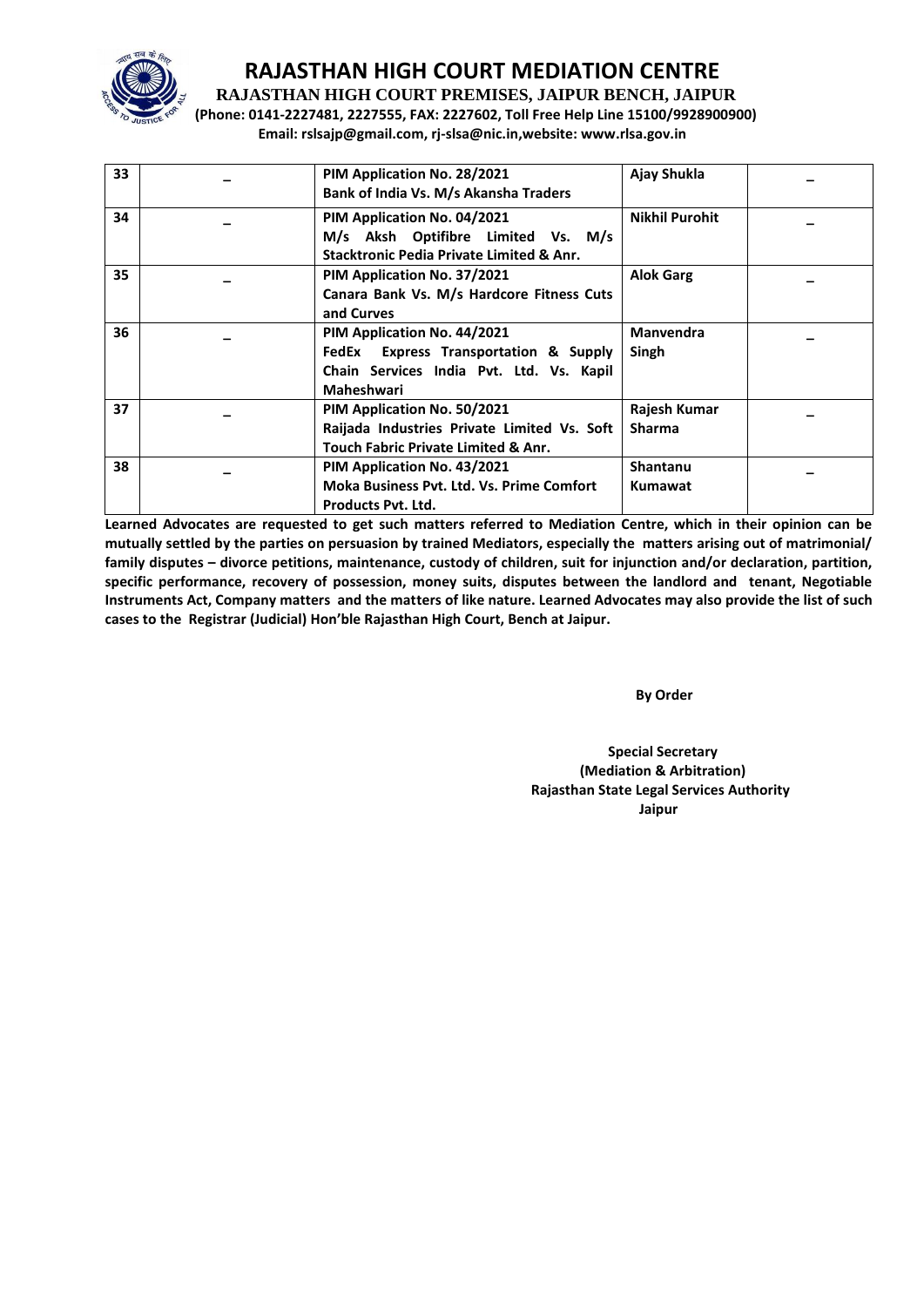

**RAJASTHAN HIGH COURT PREMISES, JAIPUR BENCH, JAIPUR**

**(Phone: 0141-2227481, 2227555, FAX: 2227602, Toll Free Help Line 15100/9928900900) Email: rslsajp@gmail.com, rj-slsa@nic.in,website: www.rlsa.gov.in**

## **Cause List Date 23.03.2021**

| S.<br>No.               | <b>Name of Mediator</b>                       | <b>Cases Title</b>                                                                                                                           | <b>Petitioner</b><br><b>Advocate</b>         | Respondent<br>Advocate                |
|-------------------------|-----------------------------------------------|----------------------------------------------------------------------------------------------------------------------------------------------|----------------------------------------------|---------------------------------------|
| $\mathbf{1}$            | Sh. Bhuvnesh Sharma,<br><b>Advocate</b>       | S.B. Civil First Appeal No. 1232/2019<br>Babu Lal Sharma Vs. Buddhiprakash                                                                   | <b>Deepak Pareek</b>                         | Sudarshan<br>Kumar laddha             |
| $\overline{2}$          | Sh. Bhuvnesh Sharma                           | D.B. Civil Misc. Appeal No. 6411/2019<br>Neha Jain Vs. Neeraj Kala                                                                           | R.P. Vijay                                   | Rajendra Singh<br><b>Tanwar</b>       |
| 3                       | Sh. Raj Kumar Yadav,<br><b>Advocate</b>       | D.B. Civil Misc. Appeal No. 3522/2019<br>Smt. Shalini Dashora Vs. Siddharth Dashora                                                          | <b>Janardan Pandit</b><br>Garge              | Akansha Jain                          |
| 4                       | Sh. Raj Kumar Yadav,<br><b>Advocate</b>       | D.B. Civil Misc. Appeal No. 3333/2019<br>Ravi Kumar Gupta Vs. Khushbu Agarwal                                                                | <b>Mukesh</b><br>Chauhan/Abdul<br>Kalam Khan | <b>Mukesh Sharma</b>                  |
| 5                       | Sh. Ravi Bhojak,<br><b>Advocate</b>           | D.B. Civil Misc. Appeal No. 5297/2019<br>Abhimanyu Singh Vs. Smt. Neha Sisodia                                                               | <b>Chetan Kumar</b><br>Jain                  | <b>Naeem Akil</b>                     |
| 6                       | Sh. Ravi Bhojak,<br><b>Advocate</b>           | D.B. Civil Misc. Appeal No. 1142/2020<br>Prem Dutt Gautam Vs. Smt. Uma Gautam                                                                | <b>Pallav Sharma</b>                         |                                       |
| $\overline{\mathbf{z}}$ | Ms. Raj Sharma,<br>Advocate                   | D.B. Civil Misc. Appeal No. 163/2021<br>Smt. Meenakshi Vs. Jagpreet Singh                                                                    | <b>Kapil Gupta</b>                           | <b>Avanish Kumar</b><br><b>Sharma</b> |
| 8                       | Ms. Raj Sharma,<br>Advocate                   | D.B. Civil First Appeal No. 1164/2019<br>M/s Shekhawati Heritage Hotels And Resorts<br>Pvt Ltd & Anr. Vs. M/s Ratan Das Gupta And<br>Company | <b>Ankit Totuka</b>                          | <b>Rahul Agarwal</b>                  |
| 9                       | Ms. Raj Sharma,<br><b>Advocate</b>            | D.B. Civil Misc. Appeal No. 6736/2017<br>Dr. Anoop Kumar Nair Vs. Smt. Khushboo<br>Govind                                                    | A.K. Pareek                                  | <b>Pateek Sharma</b>                  |
| 10                      | Sh. S.P. Mathur,<br><b>Advocate</b>           | D.B. Civil Misc. Appeal No. 1026/2020<br>Rahul Vs. Jyotsna Sharma                                                                            | <b>Rajnesh Gupta</b>                         | Jagdish Nagar                         |
| 11                      | <b>Sh. Harish Kumar</b><br>Tripathi, Advocate | D.B. Civil Misc. Appeal No. 5401/2018<br>Smt. Reenu Sharma Vs. Nitin Mishra                                                                  | <b>Mohit Gupta</b>                           | <b>Vigyan Shah</b>                    |
| $12 \overline{ }$       | Sh. P.K. Kasliwal<br>Advocate                 | D.B. Civil Misc. Appeal No. 3076/2020<br>Shikha Anand W/o Sampath Kumar Anand<br>Vs. Sampath Kumar Anand S/o R. Sampath<br>Kumar             | Shikha Anand                                 | <b>Ms. Ritu Somani</b>                |
| 13                      |                                               | PIM Appliaction No. 15/2021<br>M/s Dev Mohan & Bros. Vs. M/s Jitendra<br><b>Trading Co.</b>                                                  | Shubham<br>Maheshwari                        |                                       |
| 14                      |                                               | PIM Application No. 48/2021<br>Indian Overseas Bank Vs. M/s Pawan<br><b>Enterprises</b>                                                      | <b>Bhagwan Singh</b><br>Rajkumar             |                                       |

**Learned Advocates are requested to get such matters referred to Mediation Centre, which in their opinion can be mutually settled by the parties on persuasion by trained Mediators, especially the matters arising out of matrimonial/ family disputes – divorce petitions, maintenance, custody of children, suit for injunction and/or declaration, partition, specific performance, recovery of possession, money suits, disputes between the landlord and tenant, Negotiable Instruments Act, Company matters and the matters of like nature. Learned Advocates may also provide the list of such cases to the Registrar (Judicial) Hon'ble Rajasthan High Court, Bench at Jaipur.** 

 **By Order** 

 **Special Secretary (Mediation & Arbitration) Rajasthan State Legal Services Authority Jaipur**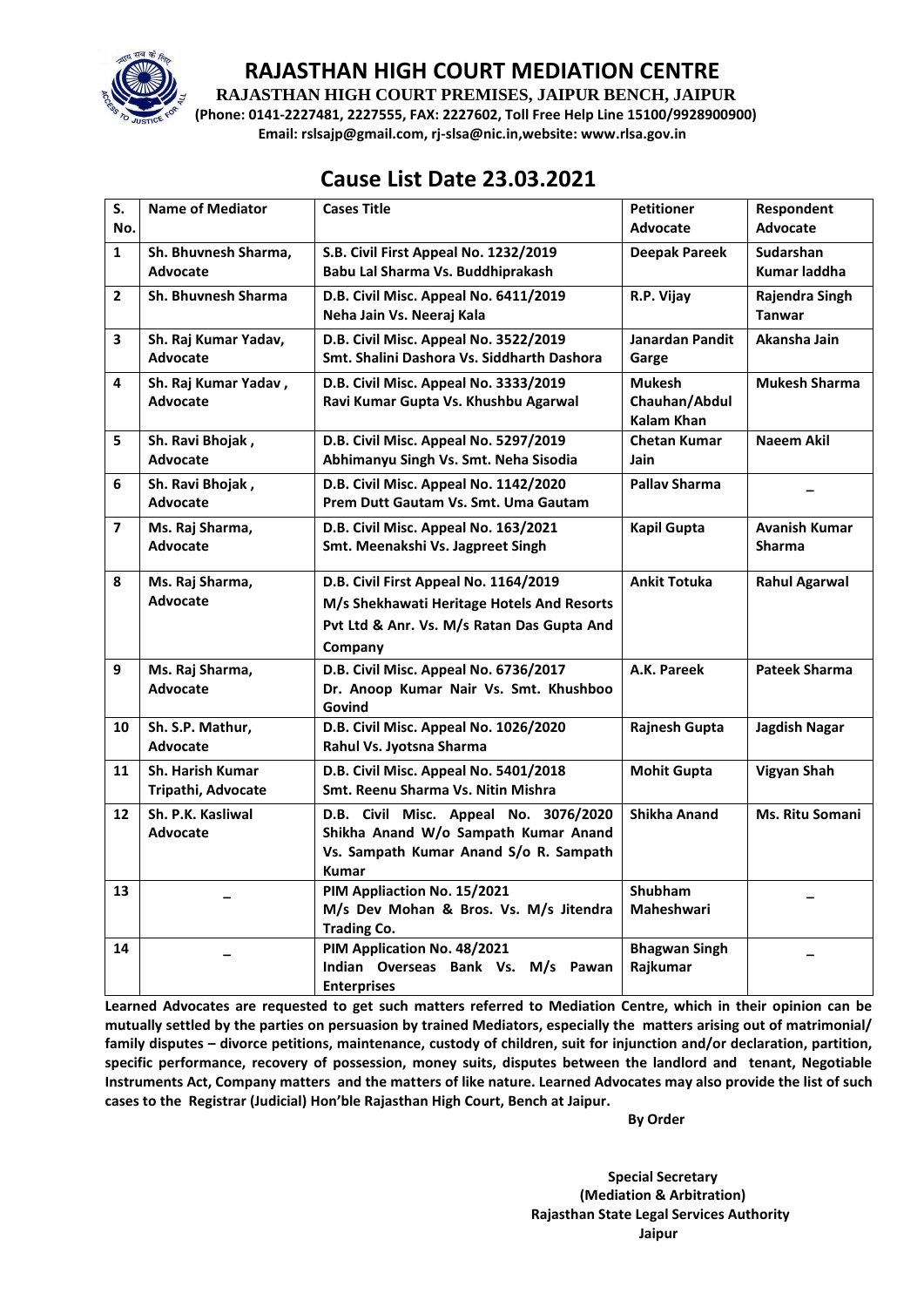

**RAJASTHAN HIGH COURT PREMISES, JAIPUR BENCH, JAIPUR**

**(Phone: 0141-2227481, 2227555, FAX: 2227602, Toll Free Help Line 15100/9928900900) Email: rslsajp@gmail.com, rj-slsa@nic.in,website: www.rlsa.gov.in**

# **Cause List Date 24.03.2021**

| S.                       | <b>Name of Mediator</b>             | <b>Cases Title</b>                                                              | <b>Petitioner</b>     | Respondent                 |
|--------------------------|-------------------------------------|---------------------------------------------------------------------------------|-----------------------|----------------------------|
| No.                      |                                     |                                                                                 | <b>Advocate</b>       | Advocate                   |
| $\mathbf{1}$             | Sh. O.P. Sharma - II                | D.B. Civil Misc. Appeal No. 2389/2018                                           | <b>Kapil Gupta</b>    | <b>Vijay Dutt</b>          |
|                          | RHJS (Retd.)                        | Ashish Chorasia Vs. Smt. Deepika Chorasia                                       |                       | <b>Sharma</b>              |
| $\overline{2}$           | Sh. O.P. Sharma - II                | S.B. Criminal Misc. Petition No. 7380/2019                                      | <b>Nitin Bhandari</b> | <b>Sumitra</b>             |
|                          | RHJS (Retd.)                        | Abhishek Lodha Vs. State of Rajasthan                                           |                       | Choudhary,                 |
|                          |                                     |                                                                                 |                       | <b>Prem Chand</b>          |
| 3                        | Smt. Alka Bhatnagar,                | S.B. Criminal Misc. Petition No. 5626/2019                                      | <b>Manak Chand</b>    | <b>Sharma</b><br>Laxmikant |
|                          | <b>Advocate</b>                     | Rishu Chaudhary Vs. State of Rajasthan                                          | Jain                  | <b>Sharma</b>              |
|                          |                                     | connected with S.B. Criminal Misc. (Petition)                                   |                       |                            |
|                          |                                     | No. 5601/2019, 5632/2019, 5633/2019,                                            |                       |                            |
|                          |                                     | 5654/2019, 5657/2019 & 5662/2019                                                |                       |                            |
| 4                        | Ms. Alka Bhatnagar,                 | D.B. Civil Misc. Appeal No. 5351/2019 Chavi                                     | <b>Rinesh Kumar</b>   | M.M. Ranjan                |
|                          | <b>Advocate</b>                     | <b>Gupta Vs. Nishant Gupta</b>                                                  | Gupta                 |                            |
| 5                        | Sh. Vikas Jain,                     | S.B. Civil Transfer Application No. 742/2017                                    | <b>Kapil Gupta</b>    | L.L. Gupta                 |
|                          | <b>Advocate</b>                     | Majid Khan Vs. Mijjaj and Anr.                                                  |                       |                            |
| 6                        | Sh. Vikas Jain                      | D.B. Civil Misc. Appeal No. 3038/2019                                           | <b>Ram Babu</b>       | <b>Harendra Singh</b>      |
|                          | <b>Advocate</b>                     | Smt. Urvashi Agarwal Vs. Abhay Agarwal                                          | <b>Khandelwal</b>     | / Rajesh                   |
|                          |                                     |                                                                                 |                       | Choudhary                  |
| $\overline{\phantom{a}}$ | Sh. Swaraj Sharma                   | S.B. Criminal Revision Petition No. 287/2020                                    | J.K.                  | <b>Vinod Kumar</b>         |
|                          | <b>Advocate</b>                     | Neha Choudhary Vs. Arun Singh                                                   | Moochandani           | <b>Sharma</b>              |
| 8                        | Sh. Swaraj Sharma                   | D.B. Civil Misc. Appeal No. 52/2020                                             | Rajneesh Gupta        | Anil Agarwal/              |
|                          | <b>Advocate</b>                     | Chandra Prakash Singhal Vs. Smt. Anita                                          |                       | <b>Vikram Singh</b>        |
|                          |                                     | Singhal                                                                         |                       | Chauhan                    |
| 9                        | Smt. Nirmala Sharma,                | S.B. Criminal Miscellaneous (Petition) No.                                      | Hari Ram Gurjar       | Javed                      |
|                          | <b>Advocate</b>                     | 1852/2019                                                                       |                       | Chaudhary                  |
|                          |                                     | Rakesh V/s Smt. Gordhani Bai and Anr.                                           |                       |                            |
| 10                       | Ms. Anupama                         | D.B. Civil Misc. Appeal No. 3384/2019                                           | <b>Kuldeep Aswal</b>  | <b>Ram Manohar</b>         |
|                          | Chaturvedi, Advocate                | Gaurav Bhardwaj Vs. Smt. Swati Bhardwaj                                         |                       | <b>Sharma</b>              |
| 11                       | Ms. Anupama                         | S.B. Civil Misc. Appeal No. 2109/2019                                           | <b>Dharam Veer</b>    | <b>Subhash Sharma</b>      |
|                          | Chaturvedi, Advocate                | Ashram Vs. Smt. Sunita                                                          | <b>Tholia</b>         |                            |
|                          |                                     |                                                                                 |                       |                            |
| $12 \overline{ }$        | Ms. Anupama<br>Chaturvedi, Advocate | S.B. Criminal Misc. Bail Application No.<br>11252/2020 Suraj Singh Vs. State of | Rajneesh Gupta        | <b>Mahesh Sharma</b>       |
|                          |                                     | Rajasthan                                                                       |                       |                            |
| 13                       | Sh. Ashwani Chobisa,                | D.B. Civil Misc. Appeal No. 4843/2019                                           | <b>Vivek Sharma</b>   | <b>Nawal Singh</b>         |
|                          | <b>Advocate</b>                     | connected with D.B. Civil Misc. Appeal No.                                      |                       | Sikarwar                   |
|                          |                                     | 4856/2019 Kailash Chand Saini Vs. Smt. Asha                                     |                       |                            |
|                          |                                     | <b>Devi</b>                                                                     |                       |                            |
| 14                       | Sh. Alok Garg,<br><b>Advocate</b>   | D.B. Civil Misc. Appeal No. 2726/2018<br>Mukut Bihari Gupta @ Sandeep Vs. Smt.  | <b>Mahesh Gupta</b>   |                            |
|                          |                                     | Sunita Khandelwal @ Sonu                                                        |                       |                            |
| 15                       | <b>Sh. Satish Kumar</b>             | <b>Criminal</b><br><b>Petition</b><br>S.B.<br><b>Revision</b><br>No.            | Anshuman              | <b>Anil Kumar</b>          |
|                          | Awasthi, Advocate                   | 2603/2019 Anil Vs. Vandana Yadav @ rachna                                       | Saxena                | Yadav                      |
| 16                       | Dr. Y.C. Sharma,                    | D.B. Civil Miscellaneous Appeal No.                                             | Mohd. Zubeir          | Ms. Sweety                 |
|                          | Advocate                            | 782/2020 Jitendra Kumar Soni Vs. Poonam                                         |                       | Mishra                     |
|                          |                                     | @ Anju                                                                          |                       |                            |
|                          |                                     |                                                                                 |                       |                            |